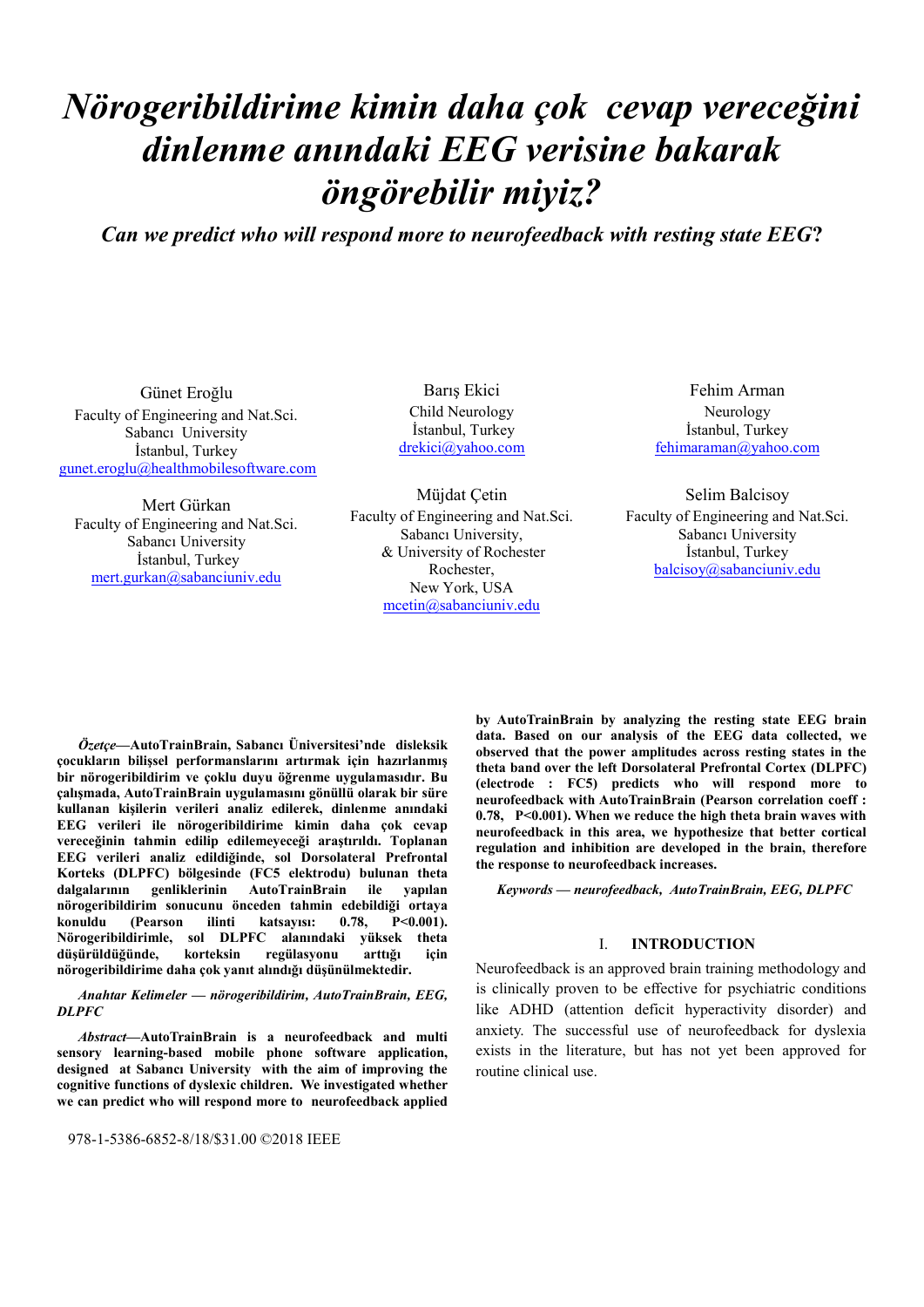Despite the success of neurofeedback treatment in many cases, the variability in the efficacy of the treatment is high, and some studies report that a significant proportion of subjects does not benefit from it. Quantifying the extent of this problem is difficult, as many studies do not report the variability among subjects. Nonetheless, the ability to identify in advance those subjects who are – or who are not – likely to benefit from neurofeedback is an important issue, which is only now starting to gain attention. In the article [3], the authors review the problem of inefficacy of neurofeedback treatment as well as possible psychological and neurophysiological predictors for successful treatment. A possible explanation for treatment ineffectiveness lies in the necessity to adapt the treatment protocol to the individual subject.

AutoTrainBrain is a neurofeedback and multisensory learning based mobile phone software application, designed at Sabancı University with the aim of improving the cognitive functions of dyslexic children (Figure 1) [1]. It reads electroencephalography (EEG) signals from 14 channels of eMotiv EPOC+ and processes these signals to provide neurofeedback to the child for improving the brain signals with visual and auditory cues in real time [2].

AutoTrainBrain neurofeedback is applied through a new, patent pending protocol (SUP133). It applies predetermined rules and personalizes the neurofeedback protocol for individual needs. Still, it would be beneficial to determine who would respond to neurofeedback more by analyzing resting state EEG before we start training.

It has been shown that AutoTrainBrain is successively used for improving entropy, coherence, and relative alpha power of a 14-year old dyslexic child as described in [1].

In this study, we investigate whether we can predict who will respond to neurofeedback applied by AutoTrainBrain beforehand by looking into the resting state EEG brain data.

### II. **MATERIALS & METHODS**

#### *A. Subjects and Data*

21 subjects have voluntarily participated in this experiment. 6 participants were healthy, 15 of them were diagnosed patients (8 of them were dyslexics, 6 of them had ADHD, 1 of them was autistic).

Their ages range from 8(eight) to 81 (eighty one). 8 of them are males, 5 of them are females. ADHD, dyslexia, and autism are developmental brain conditions and they have the same root causes, and are mostly comorbid. Therefore subjects who

have ADHD and autism participated voluntarily in our experiment.

The subjects have used AutoTrainBrain many times (4-163 times) in order to improve their cognitive abilities (Figure 1).

Before the experiment, all participants gave their informed consent after the experimental procedure was explained to them in accordance with guidelines set by the Sabancı University and Yeditepe University research ethics committees. Throughout the experiments, eMotiv EPOC+ headset is used. Internal sampling rate in the headset is 2048 samples per second per channel. The data are filtered to remove main artefacts and then down-sampled to 128 samples per second per channel. There are 14 EEG channels plus two references. Electrodes were placed according to the 10-20 system. Before the experiment, the calibration of the eMotiv Headset on the subject's scalp is done with the Xavier Control panel of eMotiv, through which each electrode is made sure to transfer EEG data with high quality.

### *B. Study Design*

Each participant has used AutoTrainBrain many times. Their brain waves are read using eMotiv EPOC+ from 14 channels and visual and auditory feedback is given for 20 minutes.

Their EEG is recorded and sent to a database. For all analyses in this study, all of the 14-channel EEG data are recorded during the experiments and decomposed into theta (4-8 Hz), alpha (8-12 Hz), beta-1 (12-16 Hz), beta-2 (16-25 Hz), gamma (25-45 Hz) bands. As we have used the libEDK.IEE\_GetAverageBandPowers routine, we have collected averaged and cleaned data from eMotiv EPOC+ headset and used the session average band powers in our calculations. Emotiv EPOC+ headset can not measure delta band power values correctly. Therefore, all calculations and neurofeedback are applied using theta band powers.

The feature set consists of 155 variables including the gender, age, the EEG band power values before neurofeedback from 14 channels (theta, alpha, beta-1, beta-2, gamma), the EEG band power values after neurofeedback from 14 channels (theta, alpha, beta-1, beta-2, gamma), and average EEG band power values in all channels before neurofeedback and after neurofeedback (Table 1).

#### *C.* **Measuring performance**

The performance of neurofeedback applied by AutoTrainBrain is measured by the amount of average theta band power reduced before and after AutoTrainBrain neurofeedback sessions.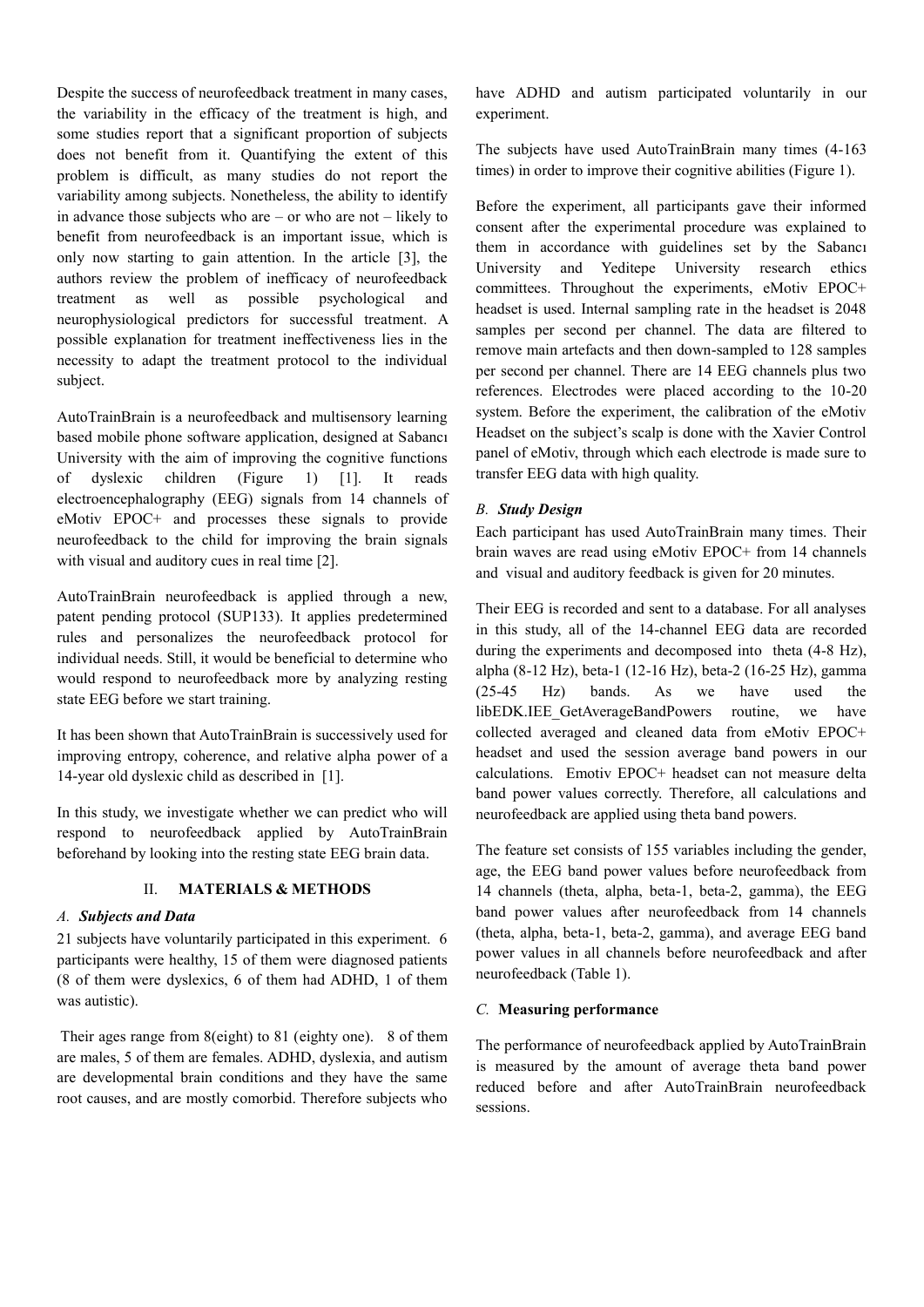Measuring : the difference between the average theta band power measured before neurofeedback and the average theta band power measured after neurofeedback session.

Average theta band power means that we read N numbers of theta band powers measured from scalp in a session and sum these numbers and divide by N.

average theta band powers = sum(theta band powers read)/ N

TABLE 1- DLPFC THETA VERSUS MEASURE

| <b>Subjects</b>   | <b>Theta Values</b> |                  |                |  |  |
|-------------------|---------------------|------------------|----------------|--|--|
| versus<br>theta   | <b>FC5</b> Theta    | <b>FC6</b> Theta | <b>Measure</b> |  |  |
| User1             | 6.45                | 17.05            | 7.06           |  |  |
| User <sub>2</sub> | 6.82                | 12.59            | 6.62           |  |  |
| User3             | 4.43                | 5.76             | 4.47           |  |  |
| User4             | 8.80                | 13.42            | 4.15           |  |  |
| User <sub>5</sub> | 7.06                | 13.62            | 3.82           |  |  |
| User <sub>6</sub> | 5.29                | 6.85             | 3.63           |  |  |
| User <sub>7</sub> | 3.28                | 14.48            | 3.60           |  |  |
| User <sub>8</sub> | 3.07                | 3.63             | 2.99           |  |  |
| User9             | 2.10                | 10.89            | 2.30           |  |  |
| User10            | 1.78                | 10.81            | 2.27           |  |  |
| User11            | 5.84                | 7.57             | 2.20           |  |  |
| User12            | 3.05                | 4.43             | 1.99           |  |  |
| User13            | 1.60                | 4.48             | 1.33           |  |  |
| User14            | 0.83                | 2.10             | 1.03           |  |  |
| User15            | 2.27                | 7.26             | 0.98           |  |  |
| User16            | 1.00                | 1.88             | 0.84           |  |  |
| User17            | 2.09                | 3.69             | 0.84           |  |  |
| User18            | 0.69                | 2.22             | 0.71           |  |  |
| User19            | 2.43                | 5.13             | 0.46           |  |  |
| User20            | 1.24                | 0.64             | 0.46           |  |  |
| User21            | 3.18                | 0.90             | 0.46           |  |  |



*Figure 1: AutoTrainBrain.* 

| <b>Final Cluster Centers</b>    |   |              |  |              |  |
|---------------------------------|---|--------------|--|--------------|--|
|                                 |   | Cluster      |  |              |  |
|                                 |   |              |  |              |  |
| FC <sub>5</sub>                 |   | 2.0          |  | 6.4          |  |
| Measure                         |   | 1,4421428571 |  | 4,5571428571 |  |
| Number of Cases in each Cluster |   |              |  |              |  |
| Cluster                         |   | 14           |  |              |  |
|                                 | 2 |              |  |              |  |
| Valid                           |   | 21           |  |              |  |





*Figure 3: Relationship between Theta at DLPFC and measure.*

## III. **RESULTS**

In this research, we investigated whether we can infer who would respond more to neurofeedback by looking into the resting state EEG brain data. Based on our analysis of the EEG data collected throughout the experiment, we observed that the frequency modulation across resting states in the theta at the left Dorsolateral Prefrontal Cortex (left DLPFC, electrode FC5) predicts who will respond to neurofeedback with AutoTrainBrain (Table 1). The resting state absolute theta brain powers at the left DLPFC before the experiment demonstrated a high Pearson correlation (0.78) with the measure (P<0.001). We have checked whether the data has a normal distribution first. The data are normalized by taking logarithm of both independent (ThetaFC5) and dependent variables (measure) and a linear regression model is created (the independent variable is the ln(avgThetaFC5), the dependent variable is the logarithm of the difference of average theta powers before and after neurofeedback. The output of the regression model is compared with the actual data using ANOVA. The result is statistically significant (P<0.001) (Figure 3). Non-parametric tests are also applied: Two related samples (Wilcoxon test) are applied to pairs (theta\_FC5, measure), and the two tailed significance is 0.014.

In other words, the higher the amplitude of the theta brain waves measured at the left Dorsolateral Prefrontal Cortex (electrode FC5) at resting state, the more effective AutoTrainBrain for reducing the slow brain waves with neurofeedback.

The data are clustered using K-Means algorithm to see who has responded more to neurofeedback (Figure 2) and observed